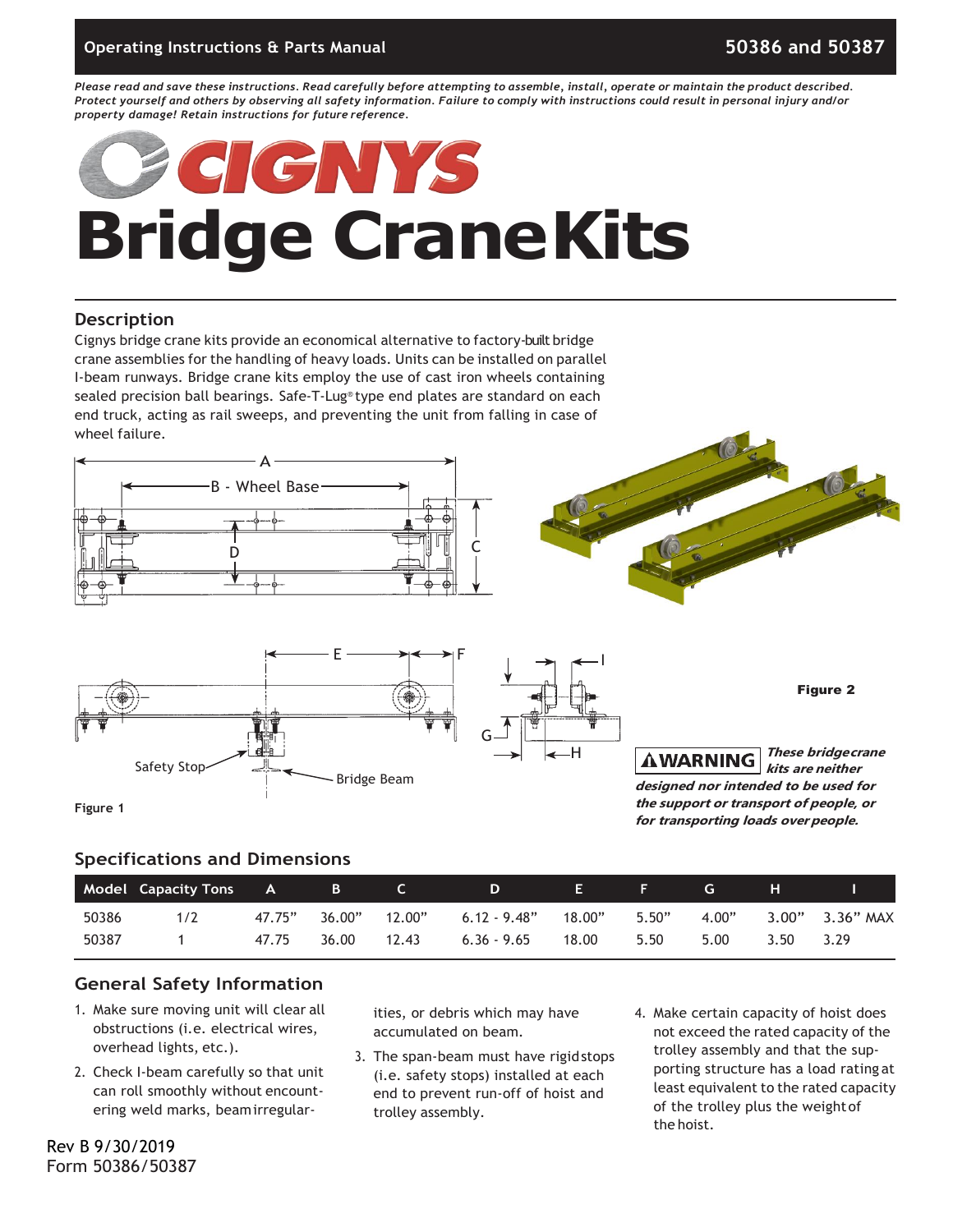## *GIGNYS* Bridge Crane Kits

### **Installation**

**IMPORTANT – READ THIS FIRST**

*Do Not load beyond*  **AWARNING** *rated capacity.*



### **APPLICATION AND USE**

Model 50386 (1⁄2 Ton) can be used to construct bridge cranes ranging up to 1000 lbs. capacity. Model 50387 (1 Ton) bridge crane kits can be used to construct bridge cranes ranging up to 2,000 lbs. capacity. All necessary parts are included in these kits for the construction of the bridge crane units with the exception of the span-beam. Refer to page 5 for replacement parts.

### **BRIDGE CRANE TRUCK DESIGN**

Model 50386 (1⁄2 Ton) and Model 50387 (1 Ton) bridge crane trucks are designed to fit 4" to 12" American Standard

I-beams (2.663" to 5.252" flange width). Bridge crane trucks are 2-piece angle construction with flanged wheels mounted on the assembly. No shims or spacers are required for units to obtain the correct flangeclearance.

Both models use universal tread wheels. Universal tread wheels are of a unique design that can also be used for wide flange beams, patented tracks, and rails having 2.663" to 5.252" flange widths.

### **SPAN-BEAM DETERMINATION**

The size of the I-beam required to provide adequate strength for the span beam depends on the rated load and the length of the span. Refer to Table 1 for the minimum beam size that should be used for various combinations of spans and load ratings.

The span-beam should be at least 8" longer than the span from centerline to centerline of the parallel tracks.

The following chart is to be used in determining the proper size span-beam to meet your overall capacity and span requirements.

*These kits are*  **AWARNING** *intended for industrial use only and should not be used to lift, support, or otherwise transport people, or carry loads over people.*

**A CAUTION** 

*each end of the span-beam must have a rigid stop installed to prevent run-off of thehoist assembly (See Figures 3-A and3-B).*

*As a safetymeasure,* 

**NOTE:** Chain hoist and trolley included in capacity. Loads are based on ASTM-47 or equal.

Beam weights are per foot of beam. Multiply weight figure shown by length (in feet) of span-beam used in computing total installed weight.

| <b>Capacity</b><br>$ $ (lbs.) | 10 $ft.$<br><b>Span</b><br>Beam Size | $12.5$ ft.<br><b>Span</b> | $15$ ft.<br>Span | $17.5$ ft.<br>Span                                          | 20 ft.<br>Span | $22.5$ ft.<br>Span<br>Beam Size Beam Size Beam Size Beam Size Beam Size Beam Size Beam Size Beam Size   | $25$ ft.<br>Span | $27.5$ ft.<br><b>Span</b>          | 30 ft.<br><b>Span</b> |
|-------------------------------|--------------------------------------|---------------------------|------------------|-------------------------------------------------------------|----------------|---------------------------------------------------------------------------------------------------------|------------------|------------------------------------|-----------------------|
| 500                           |                                      |                           |                  |                                                             |                | 6"x 12.5# 6"x 12.5# 6"x 12.5# 6"x 12.5# 6"x 12.5# 6"x 12.5# 7"x 15.3# 7"x 15.3# 7"x 20.0#               |                  |                                    |                       |
| 1000                          |                                      |                           |                  | 6"x 12.5# 7"x 15.3# 7"x 15.3# 7"x 15.3# 7"x 20.0# 8"x 18.4# |                |                                                                                                         |                  | $8$ "x 23.0# 10"x 25.4# 10"x 25.4# |                       |
| 2000                          | $7''$ x 15.3#                        | $8"$ x 18.4#              |                  |                                                             |                | $8''$ x 23.0# $10''$ x 25.4# $10''$ x 25.4# $10''$ x 35.0# $12''$ x 31.8# $12''$ x 31.8# $12''$ x 35.0# |                  |                                    |                       |
|                               |                                      |                           |                  |                                                             |                |                                                                                                         |                  |                                    |                       |



### **Table 1 — Beam Size (beam height x weight per foot in pounds)**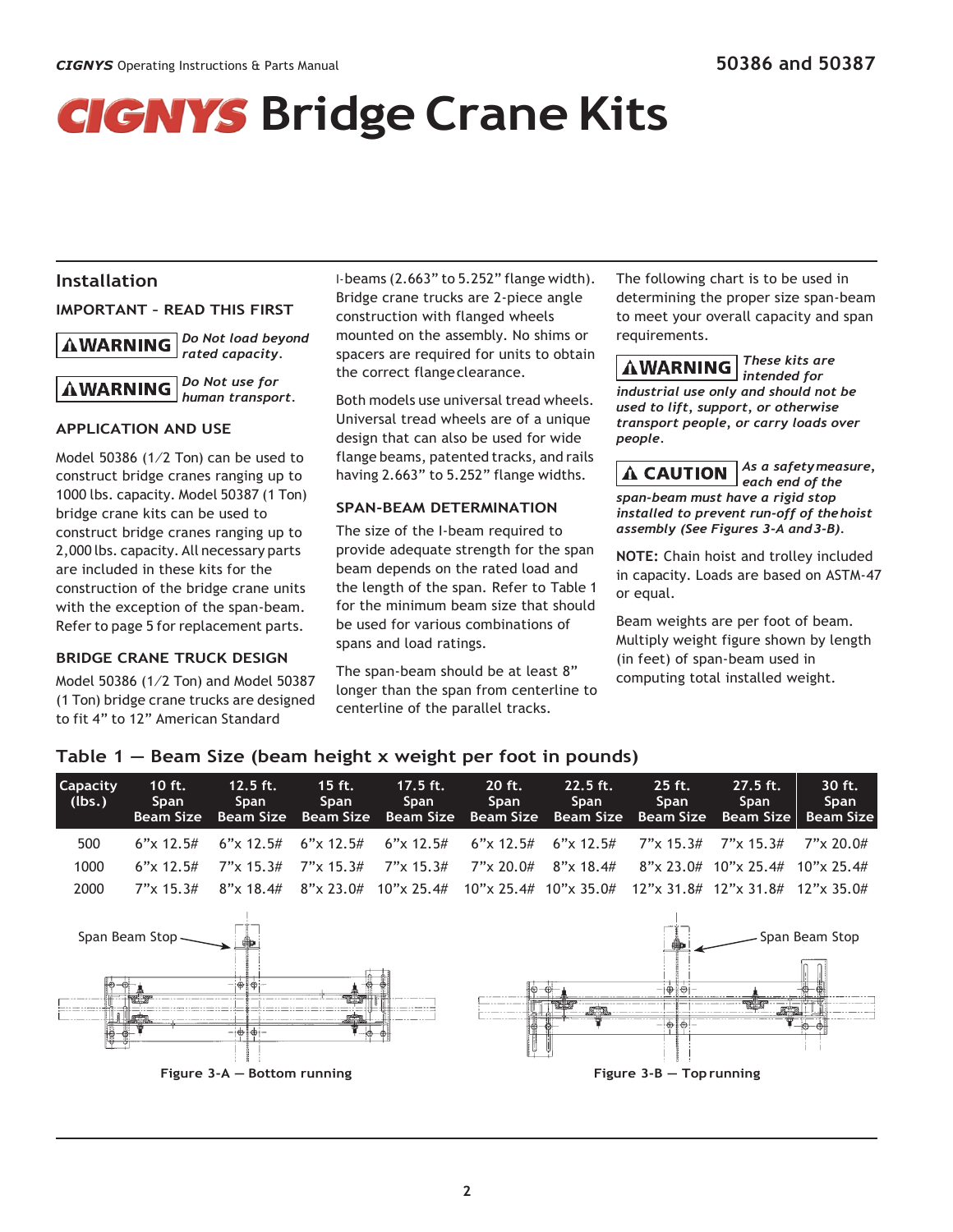## **Models 50386 and50387**

### **Installation (Continued)**

### **PREPARATION**

- 1. When installing the bridge crane kit, the first step is to be sure that the runway beams are parallel within 1⁄8" maximum.
- 2. Caution should be exercised tomake certain each parallel track will withstand the capacities you will carry, plus the added weight of the span-beam, bridge unit, hoist, and other accessories. A minimum safety factor of 5:1 should be used in determining if the parallel I-beam will support the intended load. If there is any doubt, a structural engineer should be consulted.

### **TRUCK POSITIONING**

- 1. BOTTOM RUNNING CONFIGURATION. Place the adjustable end truck on one of the parallel I-beams. Wheels are pre-installed in the bottom running position. Loosen the 1⁄2" bolt located in the slot at the end of the truck. Move the two (2) end truck halves so that there is  $1/8$ " clearance between the wheel flange and the beam flange on each side. Tighten the 1⁄2" bolt to 85 foot-pounds torque. Repeat procedure for the other end of the truck. **The 1⁄2" bolt must be tight or the truck might come off the beam.** Repeat the above procedure on the second end truck included with your kit (See Figure 4).
- 2. TOP/RAIL CONFIGURATION.Remove the wheels from the bottom holes and re-install in top holes for top running configuration. Tighten the

1⁄2" axle bolts to 30 foot-pounds torque. Place the adjustable end truck on the parallel beam/rail. Loosen the 1⁄2" bolt located in the slot at the end of the truck. Move the two (2) end truck halves so that there is 1⁄8" clearance between the wheel flanges and the beam flange/rail on each side. Tighten the 1⁄2" bolt to 85 foot-pounds torque. Repeat procedure for the other end of the truck. **The bolt must be tight or the truck might come off the beam.**  Repeat the above procedure on the second end truck included with your kit (See Figures 5 and 6).

- 3. Position the trucks directly opposite one another on their runways. Be sure each truck is centered on the beam/rail, not riding toward either side. Carefully measure the distance between the eight (8) holes for attaching the span-beam to accept 1⁄2" diameter grade 5 bolts, which are included in your kit.
- 4. The span-beam should extend four (4)" beyond each end, past the truck width. The span-beam clips (safety stops) that are supplied with the kit must be installed on the span beam to prevent the hoist and trolley from traveling beyond the center of either parallel beam (See Figure 1, Page 1).
- 5. Fasten the beam to the end trucks using the mounting hardware provided (See Figure 1, Page 1). Double check to ensure that the span- beam is perpendicular to the runway beams. Tighten the beam mounting bolts to 85 foot-pounds torque.

6. Have a certified welder weld spanbeam stops to I-beam and weld on each end of the end truck in four (4) places (See Figure 7).



**Figure 4 — Bottom running**



**Figure 5 — Top running**



**Figure 6 — rail running**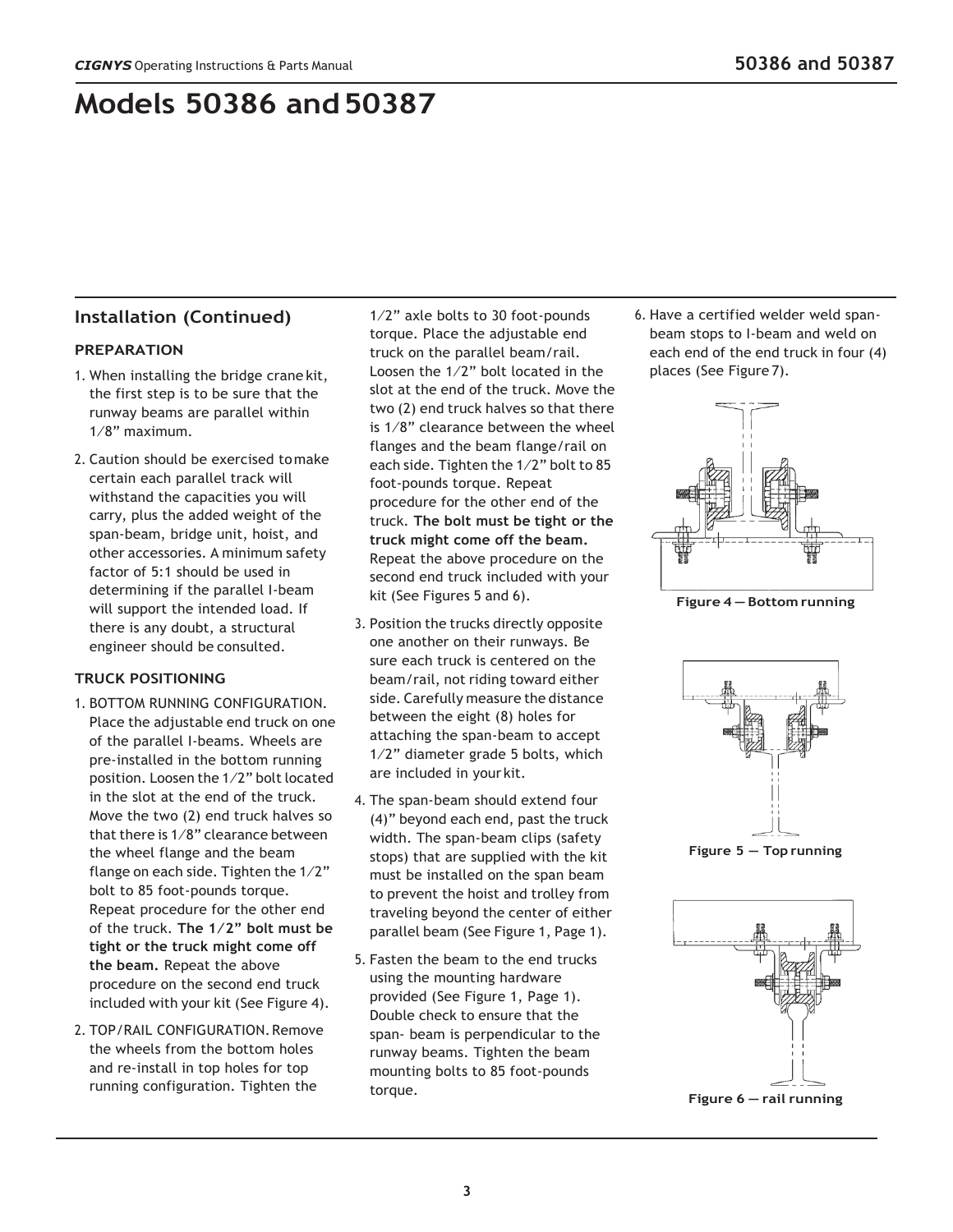## **Bridge** Crane Kits

### **Installation (Continued)**



**Figure 7 — Weld locations**

### **LOAD RATING**

The load rating of the bridge crane should be stenciled on both sides of the span-beam so that it is clearly visible from the floor. The capacity decals provided with the kit are to be used only when the span beam, hoist, and

hoist trolley has the same rated capacity. These decals are to be placed on the side of the end trucks.

*The designated load*  A CAUTION *rating of the hoist and trolley should not exceed the rated load of the span-beam (See Table 1, page 2).*

### **Maintenance**

### **INSPECTION OF COMPLETE ASSEMBLY**

Before the bridge crane is put into service, the following items must be checked:

- a. Loose nuts or bolts
- b. Trolley wheelwear
- c. Loose or damaged safety stops
- d. Missing or loose retaining rings on trolley wheels
- e. Cracked welds
- f. Distorted end truck sections, beams, or any damaged parts

### **LUBRICATION**

All wheel bearings are permanently lubricated and sealed. No maintenance should be required other than routine visual inspection every three (3) to six (6) months.

#### *CIGNYS WARRANTY STATEMENT*

CIGNYS, a corporation duly formed and existing under the laws of the state of Michigan, hereby warrants to the original purchaser only, each new product manufactured and sold by CIGNYS, to be free from defect of material, and workmanship during normal service and use. CIGNYS' obligation and liability herein shall be limited to providing a replacement product for any product which shall be returned by said purchaser within twelve (12) months from the date of purchase to **CIGNYS** for examination; and only after receiving **CIGNYS'** written *authorization therefore and after which said examination shall reveal the product(s) to have been defective.*

CIGNYS IS NOT LIABLE FOR ANY CONSEQUENTIAL OR INCIDENTAL DAMAGES TO SUCH PURCHASER ARISING OUT OF ANY SUCH DEFECT AND PROVIDES NO OTHER WARRANTY OF FITNESS *OR MERCHANTABILITY EITHER EXPRESSED OR IMPLIED.*

#### *LIMITATIONS*

This warranty shall not apply to any CIGNYS' product which has been repaired, modified or altered in any way or which has been subjected to negligent or careless handling or use after leaving **CIGNYS**' custody and control so as in **CIGNYS**' judgement, to have adversely affected the products' performance and reliability, nor to any product which has been used for any<br>purpose for which it has not been des *designated officer of CIGNYS.*

*manufactured by CIGNYS 68 Williamson Street Saginaw, MI 48601 U.S.A. 989-753-1411*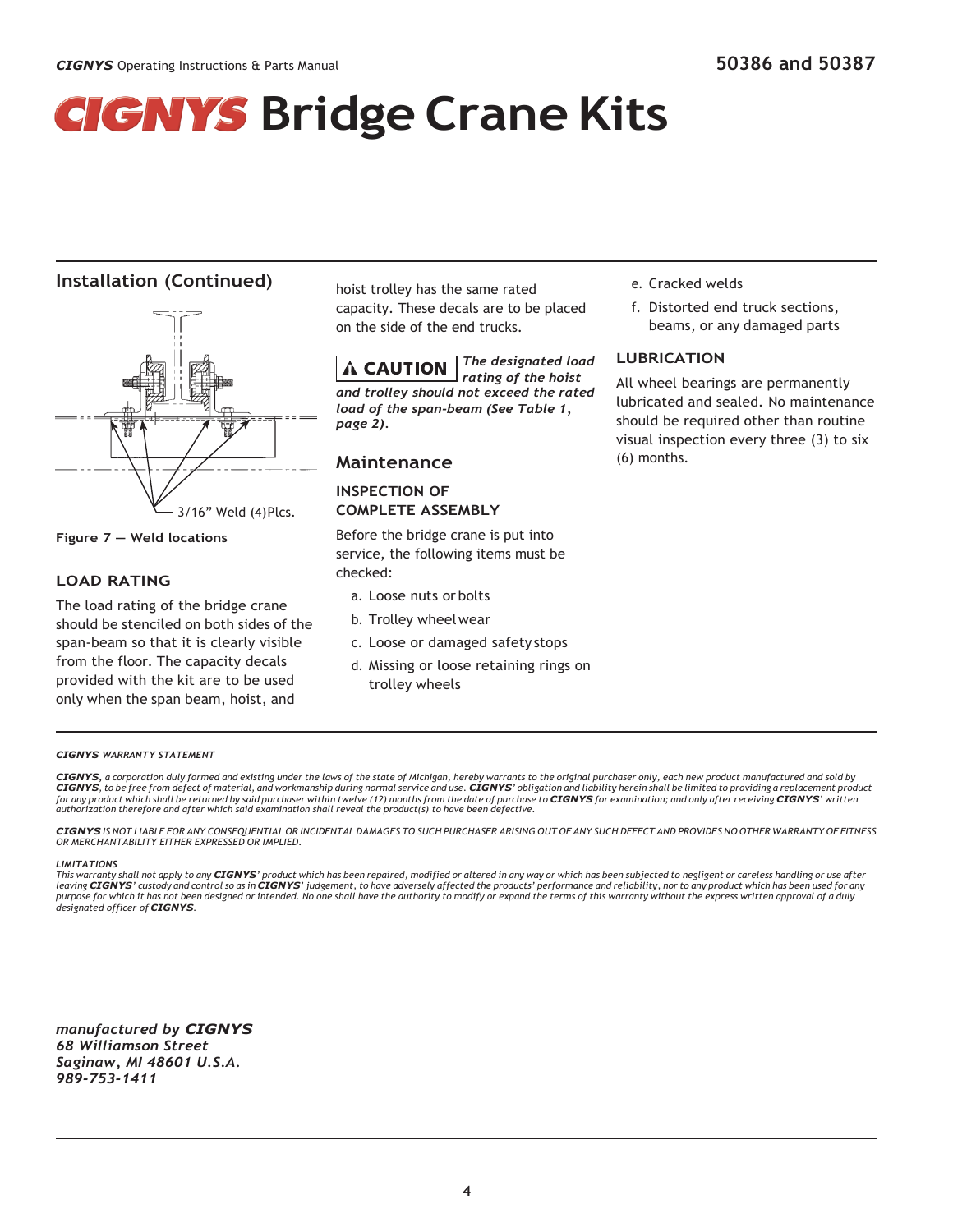### *For Replacement Parts, call 989-753-1411*

*Please provide the following information:*

- Model number
- Part description and number as shown in parts list

*Address parts correspondence to:*

### *CIGNYS*

68 Williamson Street Saginaw, MI 48601 U.S.A.



**Figure 8 — Parts Illustration**

### **Parts list**

| Reference number | <b>Description</b>                           | <b>Part Number</b><br>Reference | Quantity |
|------------------|----------------------------------------------|---------------------------------|----------|
|                  | $\frac{1}{2}$ Ton side angle assembly        | 50397                           | 4        |
|                  | 1 Ton side angle assembly                    | 50398                           | 4        |
|                  | Bottom angle                                 | 50394                           | 4        |
| 3                | Safety stop                                  | 50393                           | 4        |
| 4                | $1/2$ - 13 Hex nut                           | HFN1/2-13G5ZP                   | 28       |
| 5                | $\frac{1}{2}$ " Flat washer                  | 6620-11                         | 28       |
| 6                | $1/2$ - 13 x 2 $1/4$ " Hex head bolt Grade 5 | HB1/2-13X21/4G5ZP               | 8        |
|                  | $1/2$ " Lock washer                          | SLW1/2ZP                        | 28       |
| 8                | $1/2$ " Tapered washer                       | 91573A034                       | 8        |
| 9                | Trolley wheel assembly                       | 51342                           | 8        |
| 10               | $1/2$ - 13 x $1^3/4$ " Hex head bolt Grade 5 | HB1/2-13X13/4G5ZP               | 20       |
| 11               | $1/2$ Ton maximum capacity decal             | 52043                           |          |
|                  | 1 Ton maximum capacity decal                 | 52044                           |          |